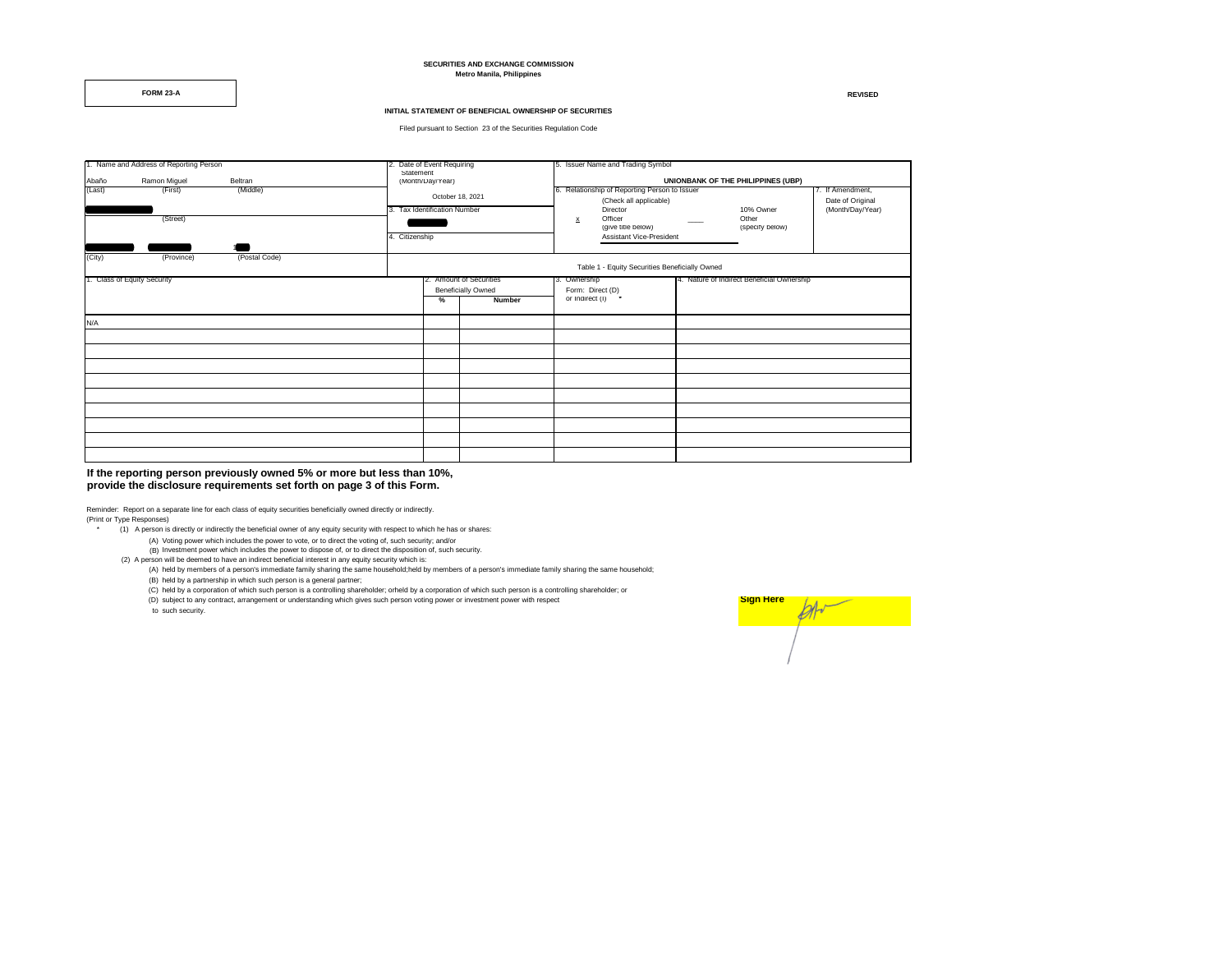# **FORM 23-A** (continued) Table II - Derivative Securities Beneficially Owned (e.g., warrants, options, convertible securities)

| 1. Derivative Security | 2. Date Exercisable |            | 3. Title and Amount of Equity Securities |           | 4. Conversion | 5. Ownership   | 6. Nature of Indirect |
|------------------------|---------------------|------------|------------------------------------------|-----------|---------------|----------------|-----------------------|
|                        | and Expiration Date |            | Underlying the Derivative Security       |           | or Exercise   | Form of        | Beneficial Ownership  |
|                        | (Month/Day/Year)    |            |                                          |           | Price of      | Derivative     |                       |
|                        |                     |            |                                          |           | Derivative    | Security       |                       |
|                        | Date                | Expiration |                                          | Amount or | Security      | Direct (D) or  |                       |
|                        | Exercisable         | Date       | Title                                    | Number of |               | Indirect (I) * |                       |
|                        |                     |            |                                          | Shares    |               |                |                       |
|                        |                     |            |                                          |           |               |                |                       |
|                        |                     |            |                                          |           |               |                |                       |
|                        |                     |            |                                          |           |               |                |                       |
|                        |                     |            |                                          |           |               |                |                       |
|                        |                     |            |                                          |           |               |                |                       |
|                        |                     |            |                                          |           |               |                |                       |
|                        |                     |            |                                          |           |               |                |                       |
|                        |                     |            |                                          |           |               |                |                       |
|                        |                     |            |                                          |           |               |                |                       |
|                        |                     |            |                                          |           |               |                |                       |
|                        |                     |            |                                          |           |               |                |                       |
|                        |                     |            |                                          |           |               |                |                       |

Explanation of Responses:

| <b>Sign Here</b> |        |  |  |  |  |
|------------------|--------|--|--|--|--|
|                  | Page 2 |  |  |  |  |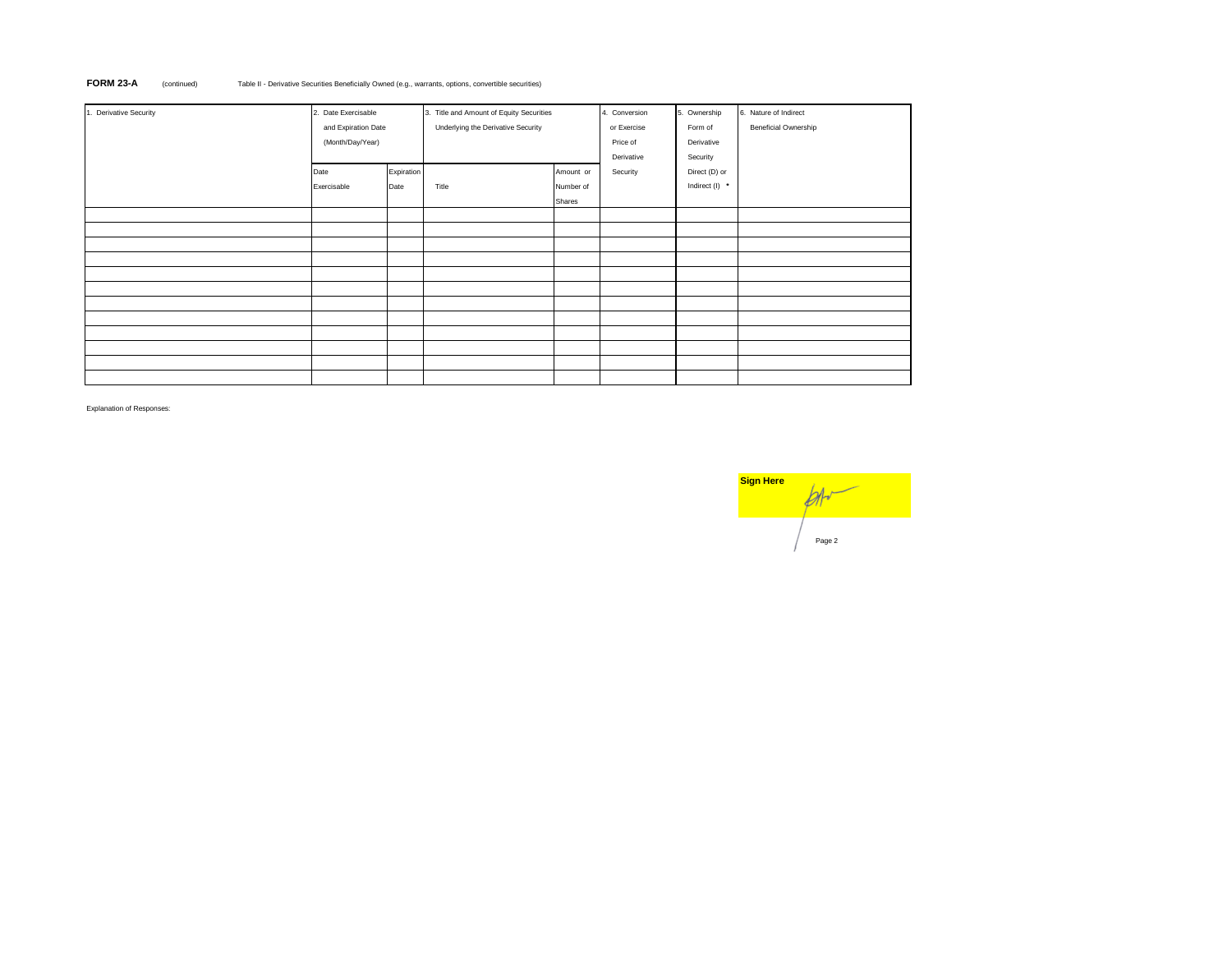# **FOR REPORTING PERSONS WHO PREVIOUSLY OWNED 5% OR MORE BUT LESS THAN 10% DISCLOSURE REQUIREMENTS**

#### **Item 1. Security and Issuer**

State the title of the class of equity securities to which this Form relates and the name and address of the principal executive offices of the issuer of such securities.

#### **Item 2. Identity and Background**

If the person filing this Form is a corporation, partnership, syndicate or other group of persons, state its name, the province, country or other place of its organization, its principal business, the address of its principal office and the information required by (d) and (e) of this Item. If the person filing this statement is a natural person, provide the information specified in (a) through (f) of this Item with respect to such person(s).

- a. Name;
- b. Residence or business address;
- c. Present principal occupation or employment and the name, principal business and address of any corporation or other organization in which such employment is conducted;
- d. Whether or not, during the last five years, such person has been convicted in a criminal proceeding (excluding traffic violations or similar misdemeanors) and, if so, give the dates, nature of conviction, name and location of court, any penalty imposed, or other disposition of the case;
- e. Whether or not, during the last five years, such person was a party to a civil proceeding of a judicial or administrative body of competent jurisdiction, domestic or foreign, and as a result of such proceeding was or is subject to any order, judgment or decree, not subsequently reversed, suspended or vacated,
- f. Citizenship. permanently or temporarily enjoining, barring, suspending or otherwise limiting involvement in any type of business, securities, commodities or banking; and

#### **Item 3. Purpose of Transaction**

State the purpose or purposes of the acquisition of securities of the issuer. Describe any plans or proposals which the reporting persons may have which relate to or would result in:

- a. The acquisition by any person of additional securities of the issuer, or the disposition of securities of the issuer;
- b. An extraordinary corporate transaction, such as a merger, reorganization or liquidation, involving the issuer or any of its subsidiaries;
- c. A sale or transfer of a material amount of assets of the issuer or of any of its subsidiaries;
- d. Any change in the present board of directors or management of the issuer, including any plans or proposals to change the number or term of directors or to fill any existing vacancies on the board;
- e. Any material change in the present capitalization or dividend policy of the issuer;
- f. Any other material change in the issuer's business or corporate structure;
- g. Changes in the issuer's charter, bylaws or instruments corresponding thereto or other actions which may impede the acquisition of control of the issuer by any person;
- h. Causing a class of securities of the issuer to be delisted from a securities exchange;
- i. Any action similar to any of those enumerated above.

 $\cancel{\mathcal{M}}$